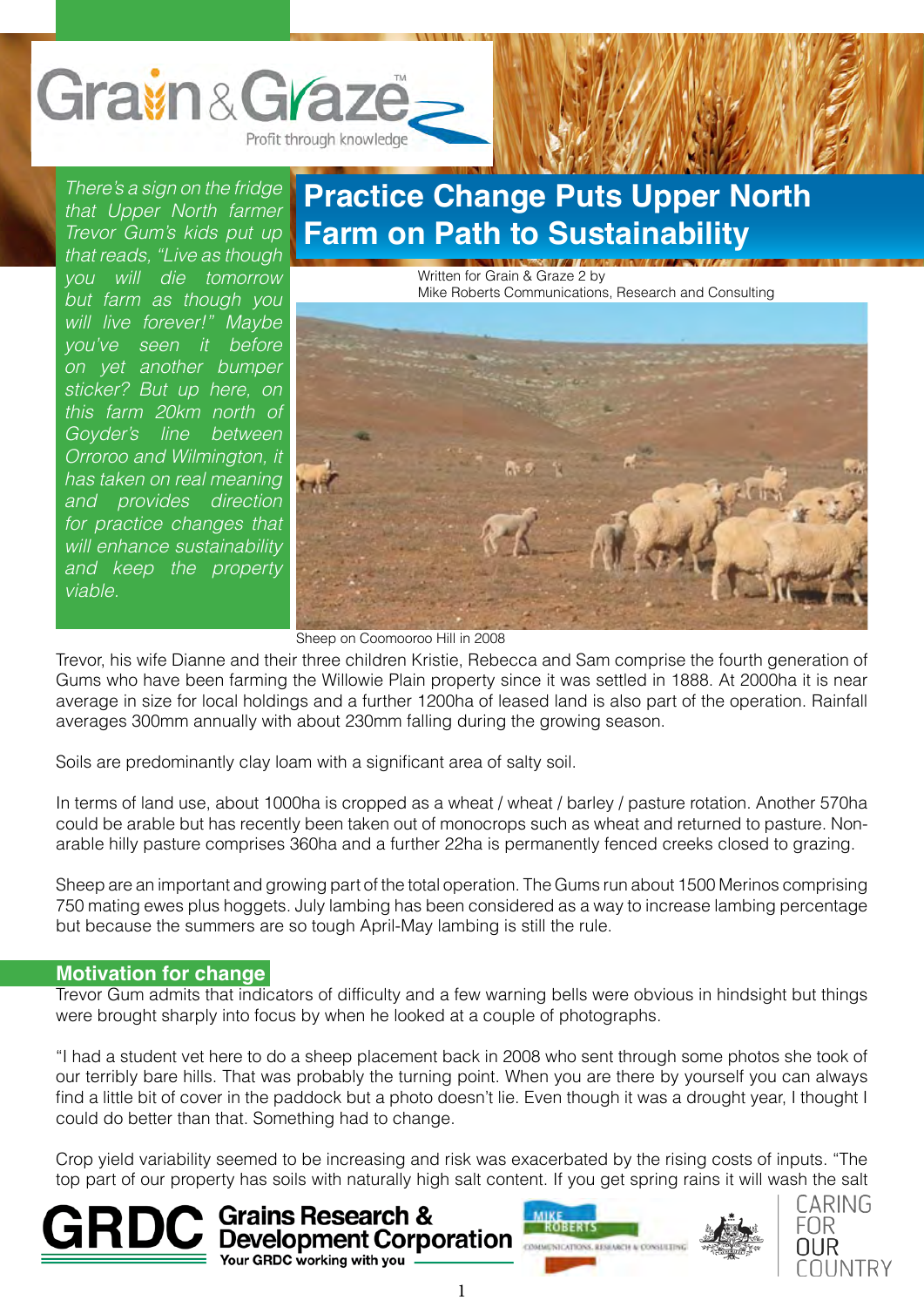

down and crops will survive but with a tight finish we're in trouble. An example was last year when I only reaped 2/3 of this paddock whereas the year before it went just shy of 2t/ha. We can't afford to have that variability in cropping so that is one of the reasons that the stock are becoming more important now."

Another reason was succession planning. The Gum children are adamant they do not want the family farm to be sold. Trevor and Dianne are keen to put in place a system that all three of their children can benefit from whether they return to work the property as daughter Rebecca may do or if they make other arrangements for management.

### **So what would change look like?**

While cropping continued to be hit or miss Trevor knew that the ability of the country to turn out good stock was much more reliable. " In a strip up from Booleroo through this country stretching out to Carrieton is some of the best grazing for growing out ewes. So I thought, why don't we work on our strengths when cropping is a weakness because of the costs of inputs and variability of yields?"

As Chairman of the Upper North Farming Systems group and with significant input from Rural Solutions SA, Trevor began to explore options for increasing the livestock productivity of his land in a sustainable way. The group began to investigate better grazing methods and started looking at the potential of native grasses to re-establish sustainable feed.

Grain and Graze 2 project funding made it possible for Rural Solutions consultants Michael Wurst and Jodie Reseigh to use tools such as satellite imaging to identify areas of the property with lower productivity which could be zoned for grazing native pastures rather than cropping.

With encouragement from friend Neil Sleep at Dawson who had made changes to his grazing system nearly a decade ago, Trevor decided to introduce rotational grazing in order to encourage the return of native grasses and increase pasture productivity. Many farmers view rotational grazing as something to be done only in wet or summer rainfall country but Neil convinced Trevor that it could work in his area.

#### **Key Strategies**

#### **Rotational grazing**

Trevor freely admits that as he was in the "set stocking frame of mind" he found it difficult to understand how Neil Sleep could make good use of a pasture grazed for 7 days and rested for 120.

"But when you sit down and calculate the DSEs he was actually getting more grazing off an area than I would using set stocking."

Aside from increases in carrying capacity there were also benefits in the ability of grazed areas to recover much more effectively. Trevor likened the sheeps' experience of rotational grazing vs set stocking to people invited to afternoon tea at a local hall.

"If you were sent in to get your feed and you only had 10 minutes you would just grab as much as you could, a bit of everything, and out you'd go. If just a few of you went in for 3 or 4 hours you could slowly go through and pick out all the cream cakes and not worry about what might not taste as good."







Your GRDC working with you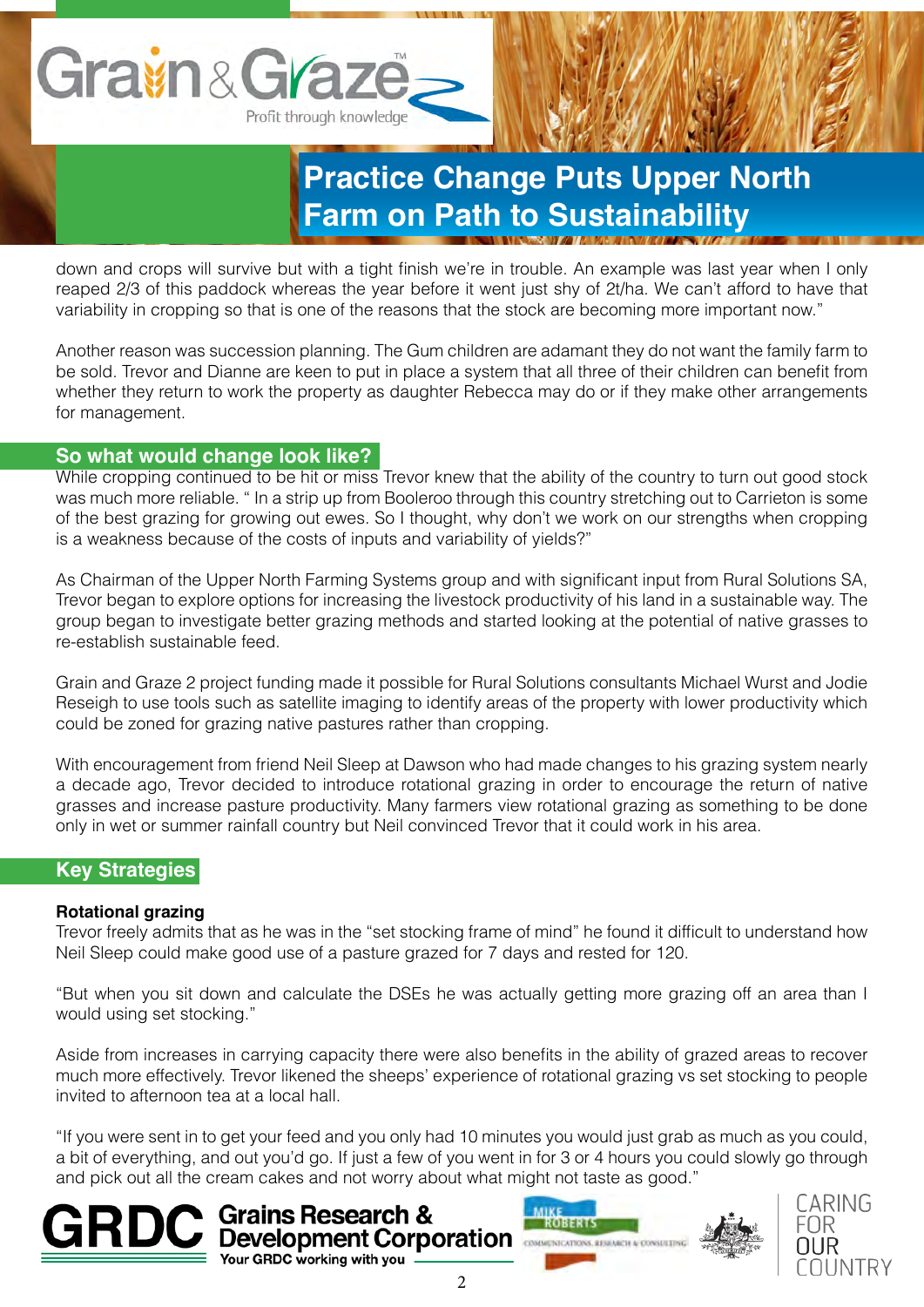

"That's what the sheep are doing with rotational grazing. They eat a bit of everything. They won't just eat the Wallaby grass, so it doesn't get eaten out. When sheep are set stocked they will eventually kill out the more palatable species and you're left with species not normally part of your ground cover. They are much less selective if they are all jammed in."

According to Trevor, it takes sheep about three weeks to acclimatize to a rotational grazing system with numerous smaller paddocks. Because water is available just a short walk away, there is no morning and evening rush for water so smaller troughs easily accommodate the smaller groups of sheep that drift in all during the day. They also seem to understand the length of the rotations. They soon work that when you come to open the gate to move them on the sixth day, its time to come along.

"Once my system was up and working, I couldn't believe the calmness of the sheep. They become easier to handle. I don't need to use sheep dogs."

#### **Changing livestock type on salt ground**

A problem with ewes abandoning lambs was occurring on one of the original homestead blocks. Working with livestock advisor Daniel Schuppan who was with Rural Solutions SA at the time, they determined that a bore formerly producing water at 5500 ppm was now at 8000 ppm, which would not support lactating ewes. The salty soils running up through that block made it more suitable for dry stock so that change has been made.

#### **Sow improved pasture**

Attempts have been made with 'pasture cropping' to sow native grass seed between wide rows of barley. "I've altered an old 3 row wideline airseeder back when we first started this and put it onto 18" (450mm) spacing."

Trevor felt that the airseeder left the ground too rough and got a better result on the germination of natives by just throwing seed out from the back of a ute. "We do have a brush harvester and cleaning system under construction and we are going to get a native grass hopper for spreading the seeds."

 "With pasture cropping you are basically sowing 'lollies' with barley or vetch and the sheep concentrate on that and let the natives get away. In the future, Trevor plans to crop and sow pasture seed with a disc system.

"The number one thing in this system is having ground cover. With summer rainfall the natives can enhance fertility, which then benefits the winter crops. In this country we seem to be getting more summer rainfall events so that when we get our natives established and not eaten off they can respond very quickly to maintain cover."

One set stocked paddock remains where cover is much less than rotational paddocks and probably won't respond to a summer rain in the same way to replace the cover and let feed get away.

Trevor is still exploring the best times to sow and harvest the various native grasses to ensure the most viable seed. "The window of opportunity to harvest the natives is very small because it only takes a couple of wind events and they're gone. I think the best strategy for sowing native grasses is the management of the paddock and letting them self sow. You can give it a little encouragement by spreading seed if none is







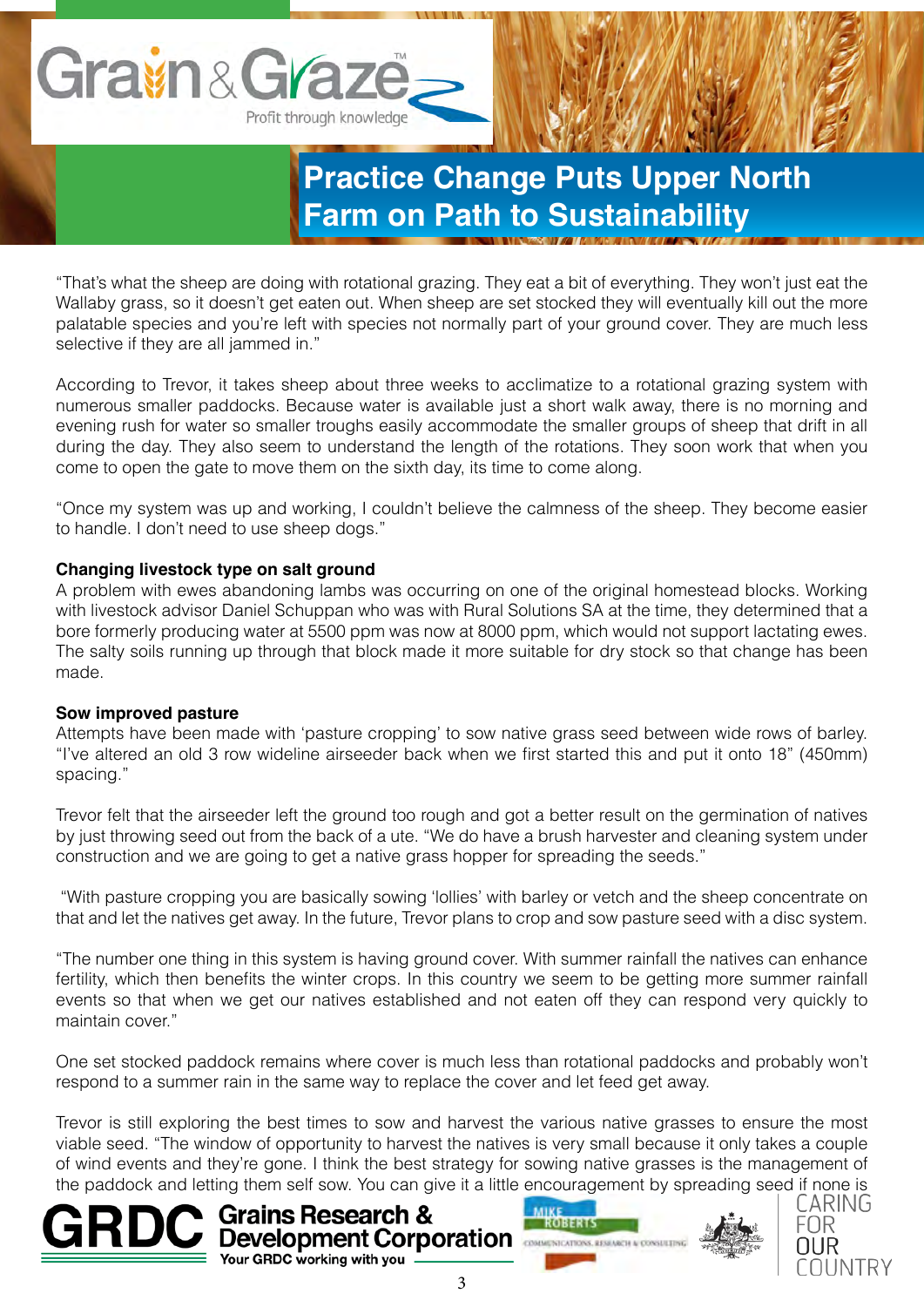



nearby but self colonization and good grazing management will slowly bring it back in." Trevor Gum on Coomooroo Hill Sept 2012

Often the first things to recolonize will be less desirable ground cover like bitter saltbush, blackbush and bindi-eye because the grasses are so depleted. However, through rotational grazing, better value feed like Wallaby, Windmill and Speargrass are slowly returning. "We haven't been in the system long enough to see that on a big scale yet."

#### **Utilise non-arable pasture**

With the property on the side of a hill here there are many paddocks fenced on the ridge top boundaries that might contain 15-20ha of hillside which cannot be cropped. Fencing that off has meant better utilization of the stubbles. It also means that area can be put into the rotational grazing system. Stock can now have a quick graze with whatever DSE suits the amount of feed.

#### **Utilise Hot-Spots Funding to remove stock for 5 years**

**GRDC** working with you

Anne Brown from Greening Australia assessed the range of native plant diversity on the Gums' property as suitable for Hot Spots funding where compensation is allocated for removing stock for a period of five years to allow native plant populations to regenerate. Trevor has been most impressed with the recovery of native species such as Senna and Sida bushes on the 100ha that has been locked up.

Over 22ha of creeks have also been fenced off from stock with the encouragement of a local police officer who enjoyed propagating native plants.."





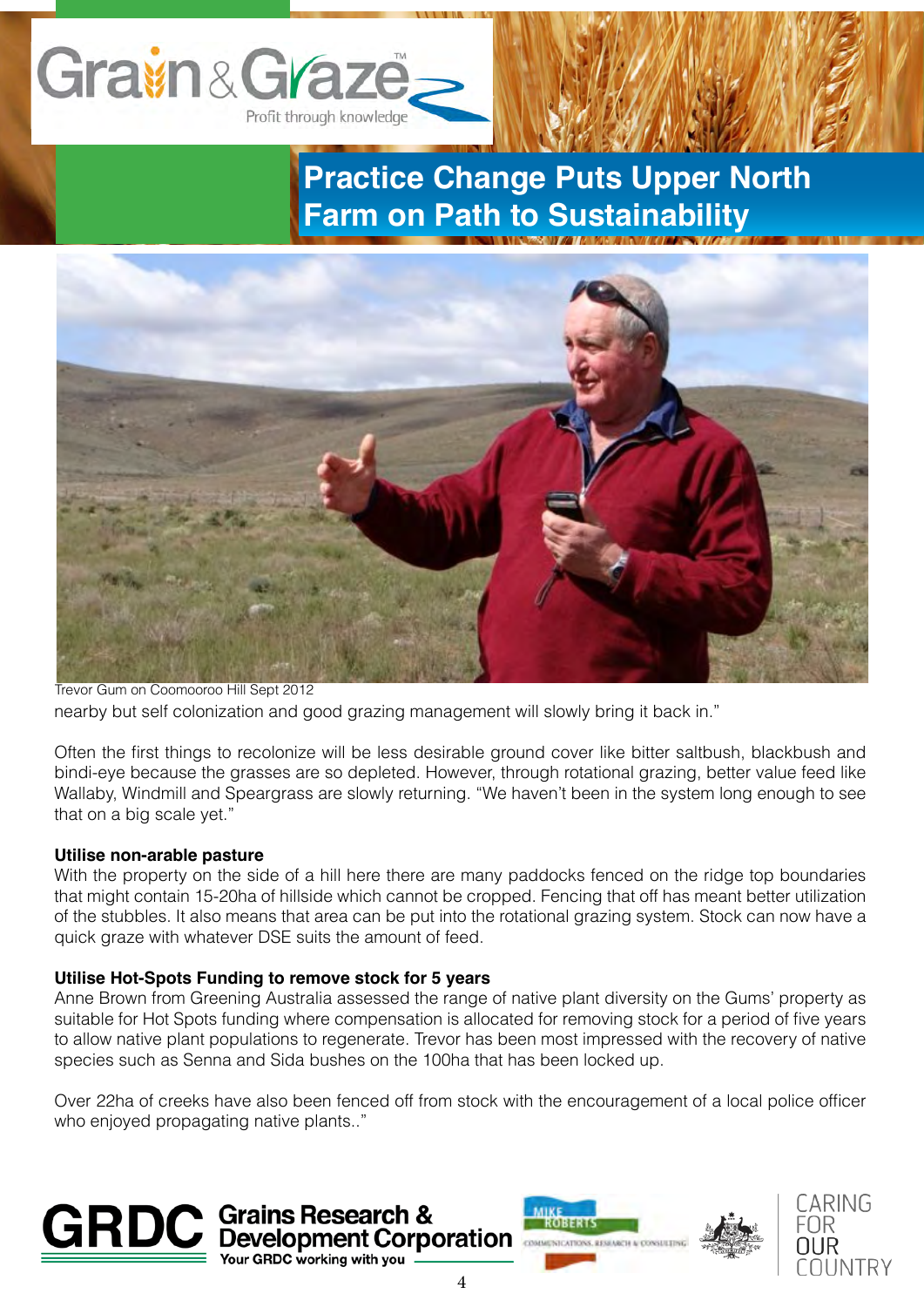# Gravin & Graze Profit through knowledge

**Practice Change Puts Upper North Farm on Path to Sustainability**

### **Fortunate timing**

Trevor is the first to admit that he was fortunate to begin the program when he did. A year like 2010 was a great one to start encouraging native plant regrowth.

"The speed of recovery is amazing. The good season meant I was able to take stock off places to allow regeneration and still have feed elsewhere. The only drawback was not having enough stock numbers then because we were still destocked from the drought."

#### **Holding the water**

Now that the cover on the paddocks has increased dramatically, so has the water holding capacity, which in turn leads to better recovery from grazing.

"When those hills were bare I was sending down huge amounts of water. I couldn't believe I was giving it away! My neighbor now comments that since I have changed things up on the hill he's not getting any water in his yabbie dams. We are holding it on the land and that has to be a good thing for us."



#### **Cost vs. Benefit?**

Trevor feels that the direct costs of fencing and time out of g razing

are considerations that will be outweighed by savings in supplementary feed down the track. Feeding has usually been necessary to keep sheep in a condition score for ewe fertility or sale sheep.

"Fencing is considered an asset. The biggest expense is trying to find time. I haven't used contractors so it's only been material costs and wages for a helper. I'd be more nervous if I had to go in with contractors, especially in some of the steeper country."

"I knew if I continued down the same path it was unsustainable. I knew something had to change. The benefits of having that ground cover far outweighed any expenses I'd incur."

#### **Progress toward goals and biggest successes**

Looking forward ten years, Trevor would like to see those underperforming cropping paddocks become self sufficient in a rotational grazing system where they would support the number of sheep that he needs to carry. He would like to determine and settle on a stocking rate of say, 750 mated ewes that he can maintain from decile 3 years upwards. Having to change strategies as soon as a decile 4 or 5 year comes along is not an attractive proposition.





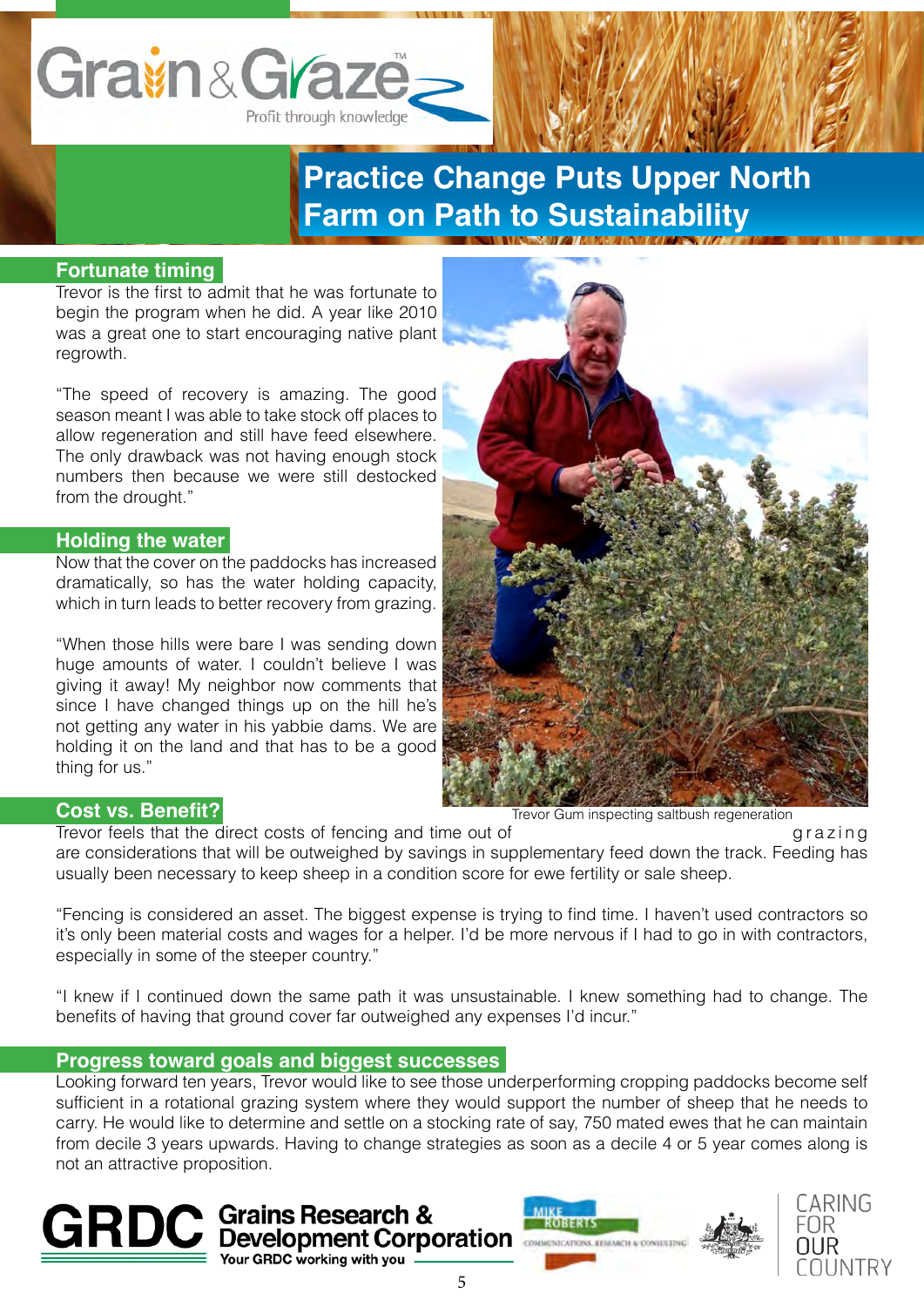

To do that he needs to continue zoning off hills face areas, subdividing grazing paddocks and designating specific paddocks for cropping only. Trevor would like to get to the point of using no-till and no sheep in the cropping paddocks and grazing only the non-performing crop paddocks. "That way if we found that machinery ownership wasn't practical we could find another way to manage the cropping. Machinery is too dear for my area of cropping and my quantity of grain."

In the last four years the Gums have completed 10k of internal fencing. Trevor smiles when he mentions neighbors' comments about his boundary fencing not looking as good as his internal dividers. "My sheep prefer the cover and feed in my paddocks now and tend not to go for a wander. They have feed and they are happy."

Would he like to be further down the track? "We need to do about 25km of permanent fencing all up so we are only a third of the way there. From then on we will use hot wires to establish pastures we can strip graze as we require. That would be useful in a good year when you have trashed in barley or when you might want to take some grain off the top."

The Gums are in the process of fencing 1200 acres on Wally's Block into 8 paddocks. The design of the water system will provide the ability to cut that down to 16 paddocks. That might be further split with a hot wire in good years, which has more flexibility and is cheaper to set up.

Trevor rates one of his biggest successes as the change in grazing up on Wally's block. "Since we have changed our practices we have had thick bluebush come back all over. It's probably not the most desirable for feed but it is a great indicator that other species must also be getting a go. Also, there's no water runoff because I have the ground cover now. Water equals more feed which equals more income!"

#### **What's more difficult but still happening?**

Without a doubt, Trevor considers the time in fencing the most difficult aspect of the change. There is also a lot of work to be done on the water infrastructure in laying pipes and installing more troughs and better pumping systems to get water to the high points. He has been working with Brenton Diener from Solar Water Pumps to optimize the systems he will use. "We are in hilly country so we have to do some pumping. Windmills are fine but solar is better!"

#### **Pros and Cons of decision to change**

Your GRDC working with you

Now that the farm is progressively being zoned and subdivided into land classes, the Gums are becoming more interested in the sheep side of the business and taking more land out of cropping to reduce potential risk. "Stock gives us a more stable income."

A greater percentage of ground cover provides more feed and stock are healthier because of their varied diet.

"People tell me that it will be a lot simpler to manage when the system is up and running, we're not there yet. We should have more time as stock become easier to move even though it must be done more frequently.

When asked about the negatives Trevor says, "time to setRuth Robinson in paddock showing excellent ground cover





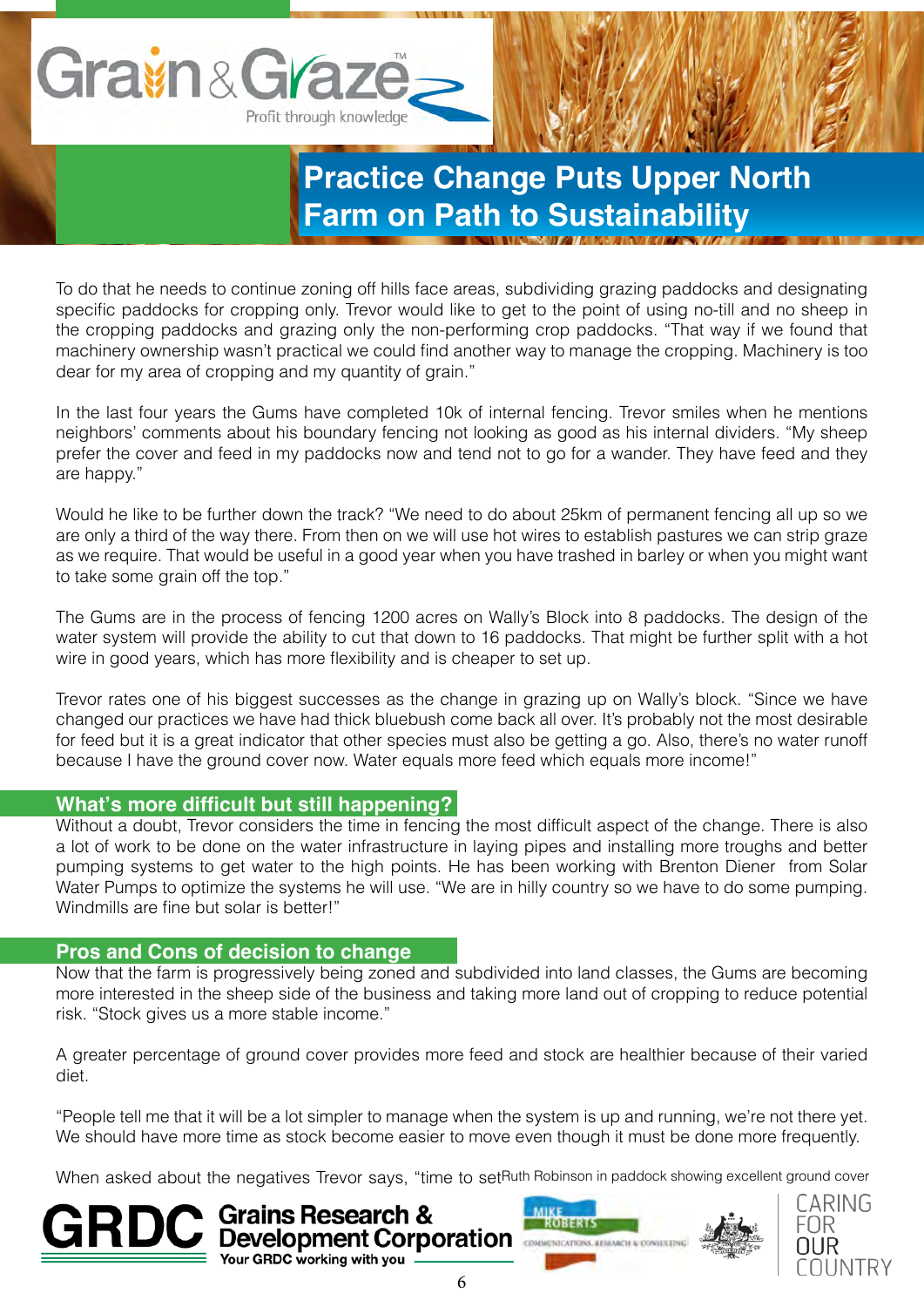

everything up and expense but this is far outweighed by the benefits of having a sustainable system."

### **How has it turned out financially?**

The change is still in its early days and assessment is clouded somewhat by a couple of good seasons. The Gums have increased ewe numbers by 60-70% since the drought. Supplementary feeding is still occurring but at a much reduced level in order to keep the ewes in a 3-3.5 score condition.

"The only money coming in is from stock. Only two in the last ten years has cropping turned a profit. This system allows me to have more ewes."

### **What would you do differently?**

"If I could start again I would have allowed more time for setting up the system with my sheep and taken more time away from farming. I would have been more ruthless when taking out the poorer performing cropping paddocks. We should have taken them out earlier to be set up for this system instead of just the non-arable ones. That would have helped through the lighter years because I could have had more stock sooner."

### **Critical success factors**

"Careful planning for changes like this are crucial and it's important to see it all as a whole package."

"Getting fences in the right spot the first time with the help of aerial photographs and soil testing can save time and money. Don't be afraid to ask others using similar systems for advice. Consultants such as Daniel Schuppan, livestock advisor for Landmark at Jamestown are important in assisting you to get stocking rates right and also to assess the plant available food in kg per ha."

Trevor also acknowledges the generous assistance he has received from participation in UNFS (Upper North Farming Systems) projects funded by various agencies such as DAFF, DEWNR, NRM Board and Grain & Graze 2. This has provided technical and some financial resources for the Gums and other farmers to test out new ideas and practices.

#### **Summary**

"If I was still farming as I was 10-12 years ago it would see me in more debt and possibly with the bank managers running out of patience!"

Interestingly, Trevor talks about, "that warm fuzzy feeling" he gets when he goes out into those formerly bare paddocks and sees the type and variation of plants that have appeared. He also takes great pride in having his country in good condition and nice looking, calm stock that appear satisfied.

"The kids have been involved all the way through and are right behind the plan. They are keen to see the country looking the way it is now and understand why it is looking that way. That is so important to us because they can now see this system as a means of keeping the family farm in their name even if they don't run it as a business themselves. They can see that the system will sustain itself in years to come even with a manager if needs be. If I take my business hat off, there is still a strong emotional tie to this place and these